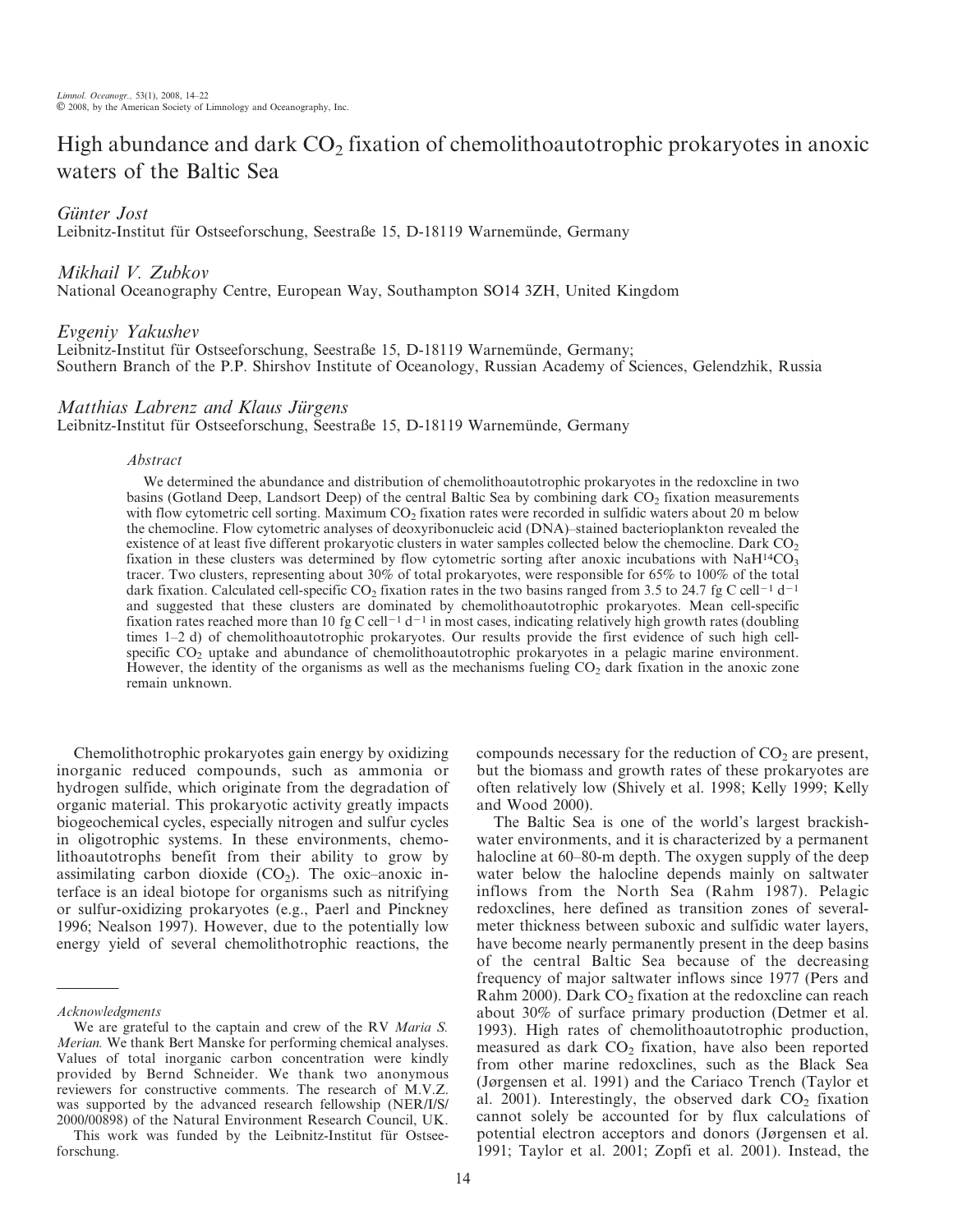discrepancies have been explained by lateral intrusions of additional oxygen (Taylor et al. 2001) or by sufficient  $CO<sub>2</sub>$ fixation by heterotrophic prokaryotes to replenish intermediate substrate pools (anaplerotic metabolism) (Jørgensen et al. 1991; Zopfi et al. 2001). However, the discrepancies are even greater for the high rates of  $CO<sub>2</sub>$ fixation measured below the pelagic chemocline (the water layer where hydrogen sulfide first appears), due to the absence of oxygen and oxidized nitrogen compounds as electron acceptors (Jørgensen et al. 1991; Taylor et al. 2001; Zopfi et al. 2001).

Data concerning the concentration or growth rates of chemolithoautotrophs in pelagic redoxclines are rare. Moreover, usually only specific chemolithoautotrophic groups have been investigated. For instance, nitrifying bacteria have been enumerated either by most probable number (MPN) or by immunofluorescence and fluorescence in situ hybridization detection. The data indicate that these cells account for less than 1% of the total prokaryotes (Ward 1984). An exceptionally high abundance of nitrifiers, up to nearly 8% of total prokaryotes, was reported by Lam et al. (2004) for a deep-sea hydrothermal plume, representing a quite different environment. Casamayor et al. (2001) estimated in estuarine oxic–anoxic interfaces that only 1– 2% of the bacteria belonged to the chemolithoautotrophic Thiobacillus-like bacteria, although the authors suggested that the use of the MPN technique resulted in an underestimation in the range of at least one order of magnitude. Wirsen et al. (1986) used a culture-dependent method and found that, in an extreme environment (warm vents), facultative and obligate chemolithoautotrophic sulfur-oxidizing bacteria contributed up to 79% of total microbial cells. All of these attempts were based on the detection of chemolithoautotrophic bacteria that gained their energy from a known specific process supported by the respective culture medium.

In contrast, our approach to enumerate chemolithoautotrophic cells is based on flow cytometry, which is a fast and reliable technique for estimating prokaryotic abundance and for distinguishing between different groups of bacterioplankton, based, for example, on their cellular nucleic acid content (Robertson and Button 1989; Li et al. 1995; Lebaron et al. 2002). When used together with radiolabeling and cell sorting, nucleic acid content has been shown to be positively related to cellular activity (Bernard et al. 2000; Lebaron et al. 2001; Servais et al. 2003). Moreover, in combination with molecular analyses of sorted cells, specific activities could be related to different phylogenetic taxa (Zubkov et al. 2001), thereby linking the structures and functions of the bacterial assemblages. Heterotrophic prokaryotes have so far been labeled and sorted using <sup>3</sup>H- or <sup>35</sup>S-labeled amino acids, whereas <sup>14</sup>Clabeling and cell sorting has been applied only to ultraphytoplankton (Li 1994). In the present study, we adopted the latter approach to investigate the abundance and distinction of chemolithoautotrophic prokaryotes in pelagic redoxclines of the Baltic Sea in order to detect these organisms independently from their specific physiological pathways. The results indicate that this approach is a promising tool in investigations of biotopes with



Fig. 1. Map of the central Baltic Sea (courtesy of Jan Donath, Leibnitz-Institut für Ostseeforschung Warnemünde). Circles indicate stations at which dark  $CO<sub>2</sub>$  fixation by bacterioplankton was determined. The inset at the upper right corner shows the entire Baltic Sea.

relatively abundant and actively growing chemolithoautotrophic cells.

## Materials and methods

Sampling—Sampling was carried out in February 2006 onboard the RV Maria S. Merian during cruise MSM01/1 in the Gotland Basin (Gotland Deep, 57°19.89'N,  $20^{\circ}10.28$ 'E; Landsort Deep,  $58^{\circ}35.00$ 'N,  $18^{\circ}14.06$ 'E) (Fig. 1) in the central Baltic Sea. Water samples were collected in 10-liter or 5-liter Free-Flow bottles (Hydrobios) attached to a polyvinyl chloride-coated stainless-steel conductivity-temperature-depth (CTD)-rosette and were processed immediately.

Physicochemical structure of the water column—The physical structure of the water column was recorded by a CTD unit (Seabird 911 plus) equipped with a SBE oxygen sensor (Seabird Electronics). Chemical profiles of oxygen, hydrogen sulfide, ammonia, and nitrate were determined from discrete water samples according to standard methods (Grasshoff et al. 1983).

In situ  $CO<sub>2</sub>$  dark fixation—CO<sub>2</sub> dark fixation rates were determined from depth profiles throughout the redoxcline. An anoxic sodium 14C-bicarbonate stock solution  $(9.25 \text{ MBq} \text{ mL}^{-1})$  was prepared by dissolving weighted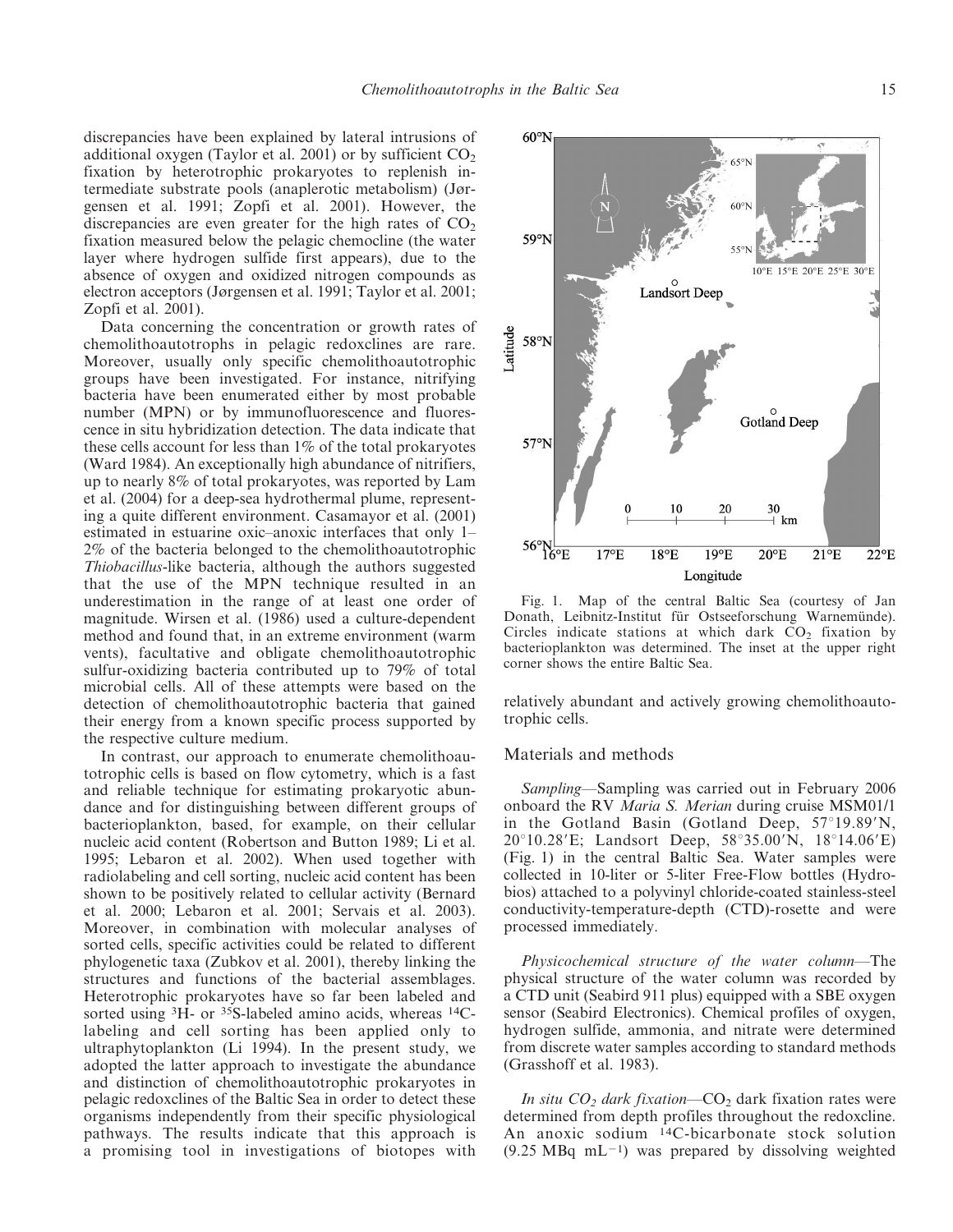sodium <sup>14</sup>C-bicarbonate crystals (SA 1.96 GBq mmol<sup>-1</sup>, Hartmann Analytic GmbH) in deionized water (18 m $\Omega$ ) in serum vials under argon atmosphere in an anoxic chamber. The samples were incubated in 120-mL oxygen bottles that had been filled with an overflow of at least three flask volumes. Immediately before the bottles were closed, 40– 60  $\mu$ L of an anoxic <sup>14</sup>C-bicarbonate stock solution were added with a gas-tight Hamilton syringe. Samples were incubated at in situ temperature  $(\pm 1^{\circ}C)$  in the dark. Incubation was stopped by filtration. To quantify the amount of added  $14C$ -bicarbonate,  $50-\mu L$  subsamples were withdrawn from all incubations and placed into scintillation vials containing 50  $\mu$ L of ethanolamine. The samples were then filtered onto membrane filters  $(0.2-\mu m)$  pore size; Whatman, via VWR International), exposed to HCl fumes for 30 min, mixed with scintillation cocktail (UltimaGold XR, Packard), and counted in a TriCarb 2800TR liquid scintillation counter (PerkinElmer).  $CO<sub>2</sub>$  uptake was calculated from the ratio of the 14C-bicarbonate incorporated and the total inorganic carbon concentration, as determined by the coulometric Single-Operator Multi-Metabolic Analyzer system (Johnson et al. 1993).  $CO<sub>2</sub>$ fixation in control samples, which had been immediately fixed with 1 mL of formalin (37 %) before the addition of <sup>14</sup>C-bicarbonate, was 0.0062  $\mu$ mol C L<sup>-1</sup> d<sup>-1</sup> (standard deviation 0.0049  $\mu$ mol C L<sup>-1</sup> d<sup>-1</sup>). This represented 8–22% of the lowest  $CO<sub>2</sub>$  fixation values from several profiles. All incubations were started within 15 min of sample collection and lasted 23–24 h.

To determine specific fixation rates by distinct prokaryotic clusters, three to four samples collected from discrete depths within the broad layer of enhanced  $CO<sub>2</sub>$  fixation were selected for flow cytometric cell sorting of <sup>14</sup>C-bicarbonate– incubated samples. The prokaryotes were labeled in 12-mL glass vials that had been sealed with a gas-tight injection septum (Exetainer, Labco) and previously flushed with argon for 15 min. Five-milliliter aliquots of the samples were transferred by a syringe into the vials. A stock solution of anoxic sodium <sup>14</sup>C-bicarbonate (500  $\mu$ L) was added to the samples, which were then incubated as described previously. Added radioactivity was determined from a  $10-\mu L$  subsample as described for <sup>14</sup>C-bicarbonate, and another subsample was taken for flow cytometric analysis.

Flow cytometry of prokaryotes—Flow cytometric analyses were done on board using a standard FACSCalibur flow cytometer equipped with a cell sorter (Becton & Dickinson). Samples were preserved with paraformaldehyde: glutaraldehyde  $(1\% : 0.05\%$  final concentrations), stained with SYBR Green I DNA stain (Marie et al. 1997), and prokaryote abundance was determined. The analyses were routinely done at a flow rate of approximately 15  $\mu$ L min<sup>-1</sup> for 3 min and were calibrated by adding 10  $\mu$ L of a standard bead concentration of 1.6  $\times$  $10^6$  beads mL<sup>-1</sup> to 333  $\mu$ L of stained sample. Yellow-green  $0.92$ - $\mu$ m latex beads (Polysciences) were used as an internal standard. Total bacterioplankton and prokaryotic clusters were differentiated by their flow cytometric signatures on scatter dot plots of  $90^\circ$  light side scatter (SSC) versus green fluorescence (FL1).

Samples incubated with 14C-bicarbonate were treated as already described and then sorted. From each selected prokaryotic cluster, three subsamples of proportionally increasing numbers of prokaryotic cells (with a range of 1, 2, and  $3 \times 10^3$  to 10, 20, and  $30 \times 10^3$  cells, depending on sample concentration) were flow-sorted, collected on polycarbonate filters  $(0.2-\mu m)$  pore size), exposed to HCl fumes for 30 min, and then placed in 20-mL scintillation vials. These samples were mixed with scintillation cocktail (UltimaGold XR, Packard) and counted on board.

The mean  $CO<sub>2</sub>$  uptake per cell of a selected cluster and of all prokaryotes as well as the errors of the measurements were determined as the slope of the linear regression and its standard error of radioactivity versus the number of sorted cells for each of the three subsamples. In addition, total dark  $CO<sub>2</sub>$  fixation was measured by filtering a set of subsamples (e.g., 0.1, 0.2, 0.3 mL) and then calculating volume-specific  $CO<sub>2</sub>$  fixation as the slope of the linear regression of measured radioactivity versus the volume of the filtered subsamples. Sorting purity was assessed routinely by sorting one type of calibration bead with diameters of 0.92  $\mu$ m from a mixture of two types of beads with different yellow-green fluorescence followed by flow cytometric reanalysis of the sorted material. The sorted material was 99% enriched with the target beads. Three to ten repeated counts of the same sample were made to determine the mean and standard error of prokaryotic cell numbers in a specific cluster used for flow sorting.

### Results

Profiles of physicochemical parameters, prokaryotes, and dark  $CO<sub>2</sub>$  fixation—The upper water body was relatively well-mixed by the winter circulation down to the halocline, as indicated by the salinity profile (Fig. 2). A pronounced strong halocline was present at around 80-m depth in the Gotland Deep (Fig. 2a) and at around 70-m depth in the Landsort Deep (Fig. 2c). A distinct maximum in the nitrate profile around the halocline was only found in the Gotland Deep. In both basins, the chemocline was located at a depth of about 115 m. Gradients of hydrogen sulfide and of ammonia were more strongly developed in the Gotland Deep (Fig. 2b). Bottom-water concentrations of hydrogen sulfide and ammonia reached about 40 and 8  $\mu$ mol L<sup>-1</sup> in the Gotland Deep and about 20 and 4  $\mu$ mol L<sup>-1</sup> in the Landsort Deep, respectively.

Except for slightly enhanced values around the chemocline, prokaryote cell numbers were relatively constant in the assessed depth profiles (Fig. 3). The concentration of total prokaryotes ranged between 1.16 and 1.65  $\times$  $10^6$  mL<sup>-1</sup> (mean 1.41  $\times$  10<sup>6</sup> mL<sup>-1</sup>, standard deviation 0.1  $\times$  10<sup>6</sup> mL<sup>-1</sup>). Dark CO<sub>2</sub> fixation increased significantly below the chemocline at both stations. Maximum values of 1.47  $\mu$ mol C L<sup>-1</sup> d<sup>-1</sup> (Gotland Basin) and 0.6  $\mu$ mol C L<sup>-1</sup>  $d^{-1}$  (Landsort Basin) were reached at about 20 m below the chemocline, in the sulfidic zone, at both stations (Fig. 3).

Flow cytometric differentiation of cell clusters and their contribution to dark  $CO<sub>2</sub>$  fixation—Flow cytometric scatter plots of  $90^\circ$  light side scatter versus green fluorescence of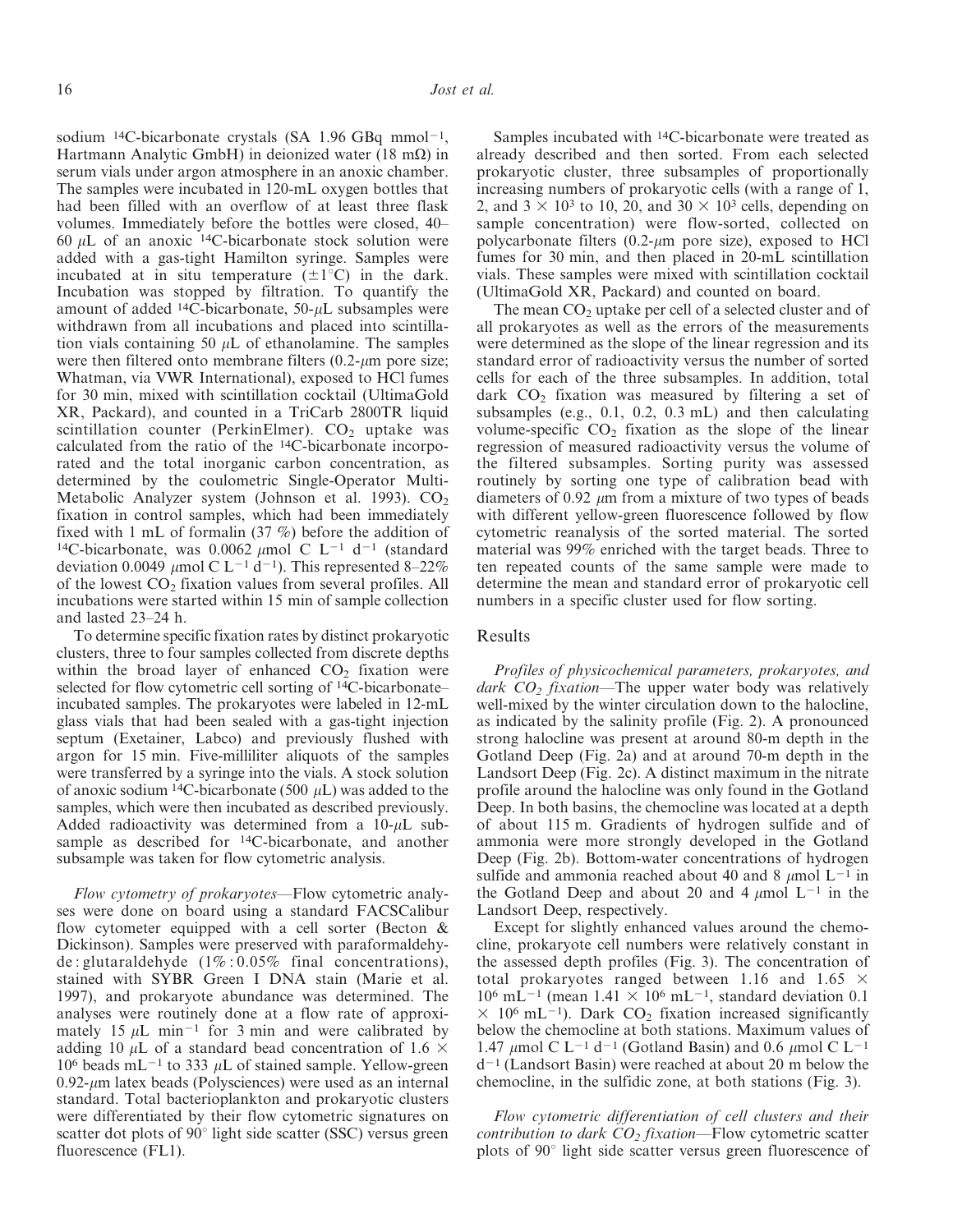

Fig. 2. (a,c) Depth profiles of temperature and salinity and (b,d) oxygen (titrated), nitrate, ammonium, and sulfide of the water column at Gotland Deep (19 February 2006) (a,b) and Landsort Deep (25 February 2006) (c,d).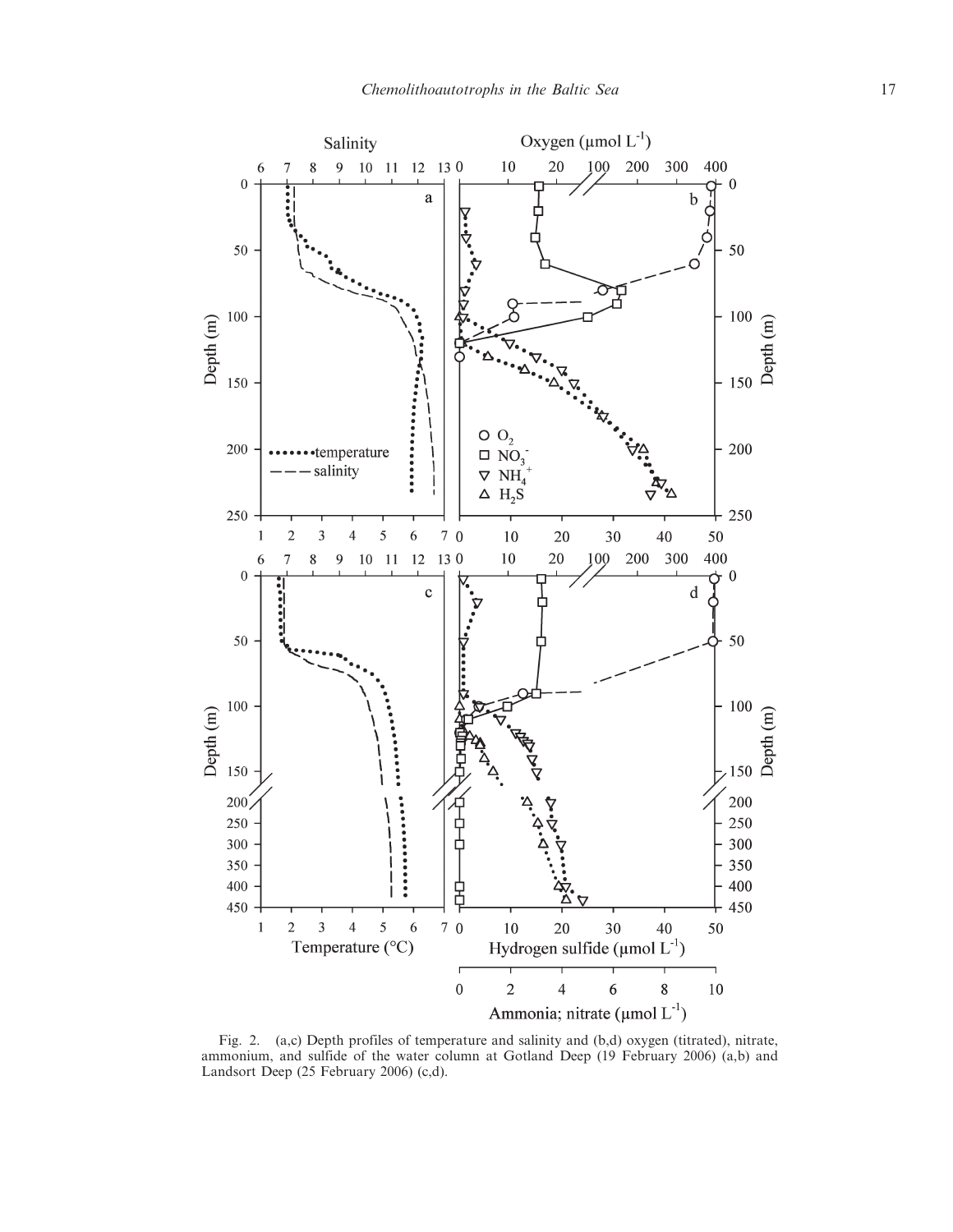

Fig. 3. Sections of the depth profiles showing oxygen, hydrogen sulfide, dark  $CO<sub>2</sub>$  fixation, and prokaryotic cell numbers between (a) 110- and 140-m depth at Gotland Deep and (b) 110- and 160-m depth at Landsort Deep.

cells stained with SYBR Green I differentiated five prokaryotic clusters in water samples collected at depths below the chemocline (Fig. 4). The intensity of SYBR Green I staining was interpreted as reflecting the amount of cellular nucleic acids (NA) and permitted differentiation between clusters containing low (LNA) and high (HNA) concentrations per cell. The different clusters were further



Fig. 4. Characteristic flow-cytometric signatures according to SYBR Green I nucleic acid staining for (a) all bacterioplankton (Bpl) and (b) prokaryotic groups flow-sorted for measurement of cellular dark  $CO<sub>2</sub>$  fixation rates. Sample was collected at a depth of 135 m in Landsort Deep. The flow-sorted groups were: Bpl, prokaryotes with low nucleic acid content (LNA); LNA, cells with high side scatter (LNA-hs); HNA, prokaryotes with high nucleic acid content (HNA) and high (HNA-hs), medium (HNA-ms), and low (HNA-ls) side scatter. Arrows indicate the clusters of sorted cells. Solid-line polygon indicates the cluster of bacterioplankton flow-sorted to determine dark  $CO<sub>2</sub>$  fixation by a mean Bpl cell.

differentiated into low (ls), median (ms), and high (hs) side scatter (Fig. 4). Clusters HNA-hs and LNA-hs appeared only with the onset of the sulfidic zone and were absent in suboxic and oxic waters (data not shown). The abundance of HNA-hs cells increased while the abundance of HNA-ms cells decreased with depth (Table 1). At concentrations of  $0.25 \times 10^6$  and  $0.43 \times 10^6$  cells mL<sup>-1</sup>, the abundance of HNA-ls and LNA cells, respectively, remained similar in the two basins.

The regression line between total carbon dioxide fixation in the filtered samples and fixation by sorted bacterioplankton cells was close to the 1 : 1 line (Fig. 5). Within the clusters differentiated by flow cytometry, only two, HNAms and HNA-hs, showed enhanced  $CO<sub>2</sub>$  fixation per cell. This was illustrated by the proportional relationship between the number of sorted cells and 14C uptake for the respective clusters from two depths of the Gotland Deep (Fig. 6). In addition, 14C incorporation per cell was always greater in the two active clusters than in total bacterioplankton. Within the clusters LNA and HNA-ls, 14C incorporation was not detected by this method (Fig. 6a,b). The reproducibility of replicated measurements for the clusters HNA-ms (Fig. 6b) and HNA-hs (Fig. 6c) at 133 m was good. The  $CO<sub>2</sub>$  fixation by cells from cluster HNA-hs was much higher, at 150 m compared to 133 m (Fig. 6c), whereas the opposite was true for cells from the HNA-ms cluster (Fig. 6a,b).

At both stations, clusters HNA-hs and HNA-ms represented a relatively stable part of the entire prokaryotic community within the zone of enhanced  $CO<sub>2</sub>$  fixation below the chemocline and together accounted for 21–40% of total prokaryotes (Table 1). Based on the estimated specific activity in the different clusters, their relative abundances, and  $CO<sub>2</sub>$  fixation by all prokaryotes, we calculated the contribution of the different clusters to overall prokaryotic  $CO<sub>2</sub>$  fixation (Table 2). The two active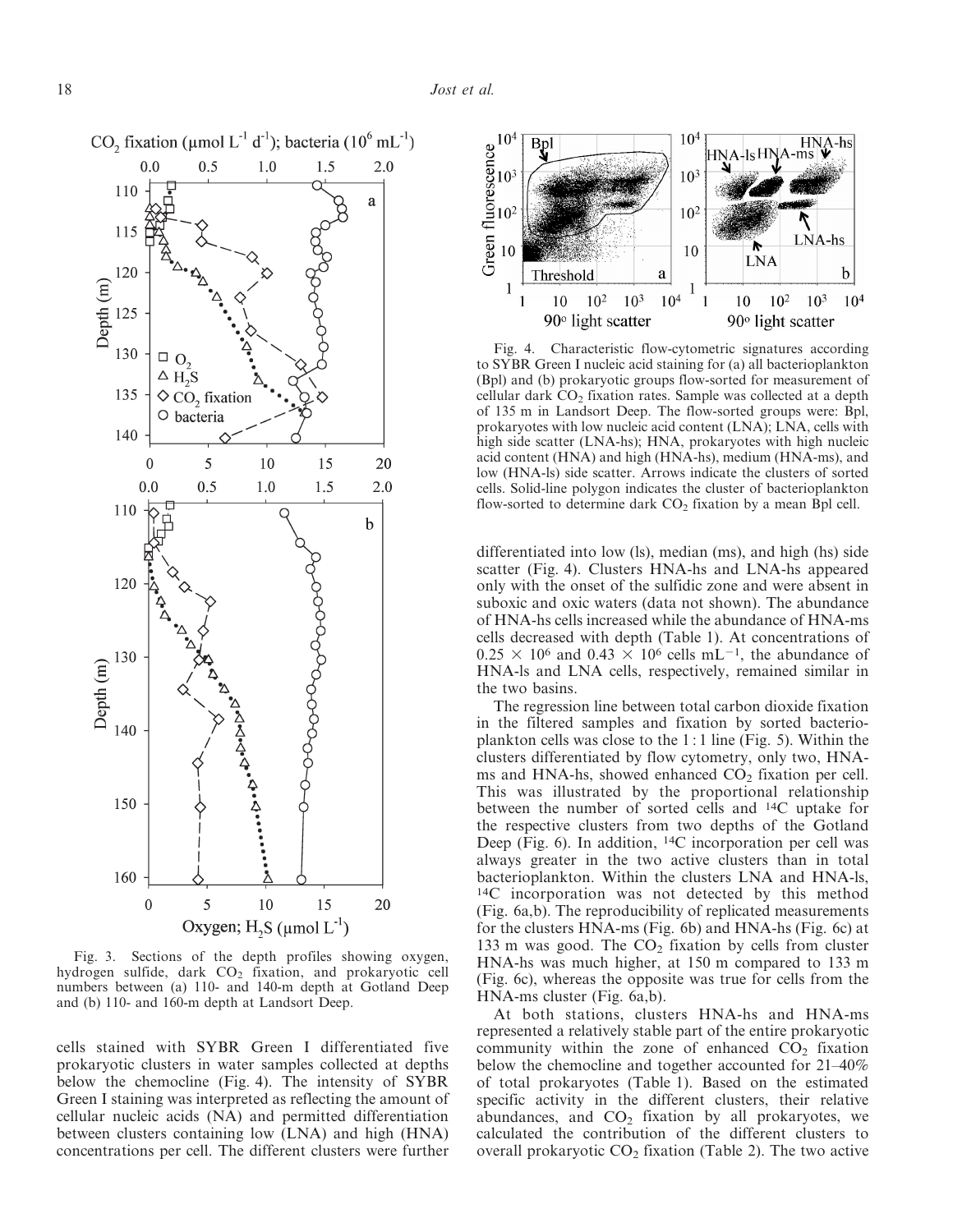Table 1. Abundance of all bacterioplankton cells (Blp) and selected clusters in samples collected at depths below the chemocline (H2S concentrations given) in Gotland Deep and Landsort Deep, distinguished by flow cytometric sorting. For abbreviations of different clusters, see either the text or the legend of Fig. 4.

|               |             | $H_2S$                        | Abundance (absolute and relative) (10 <sup>6</sup> cells mL <sup>-1</sup> ) (% of Blp) |                          |                          |  |
|---------------|-------------|-------------------------------|----------------------------------------------------------------------------------------|--------------------------|--------------------------|--|
| Station       | Depth $(m)$ | ( $\mu$ mol L <sup>-1</sup> ) | $Bpl \pm SE$                                                                           | $HNA-hs \pm SE$          | $HNA-ms \pm SE$          |  |
| Gotland Deep  | 124         | 0.4                           | $1.200 \pm 0.017$                                                                      | $0.030 \pm 0.005$ (2.5)  | $0.383 \pm 0.001$ (31.9) |  |
|               | 133         | 7.1                           | $1.310 \pm 0.038$                                                                      | $0.033 \pm 0.005$ (2.5)  | $0.486 \pm 0.002$ (37.1) |  |
|               | 150         | 15.5                          | $1.120 \pm 0.020$                                                                      | $0.056 \pm 0.003$ (5.0)  | $0.180 \pm 0.008$ (16.1) |  |
| Landsort Deep | 116         | 0.7                           | $1.410 \pm 0.047$                                                                      | $0.020 \pm 0.001$ (1.4)  | $0.396 \pm 0.004$ (28.1) |  |
|               | 125         | 3.7                           | $1.590 \pm 0.022$                                                                      | $0.086 \pm 0.006$ (5.4)  | $0.406 \pm 0.006$ (25.5) |  |
|               | 130         | 5.4                           | $1.520 \pm 0.060$                                                                      | $0.201 \pm 0.008$ (13.2) | $0.240 \pm 0.004$ (15.8) |  |
|               | 135         | 6.1                           | $1.430 \pm 0.017$                                                                      | $0.211 \pm 0.021$ (14.8) | $0.221 \pm 0.017$ (15.5) |  |

SE, standard error of three to four measurements.

clusters HNA-hs and HNA-ms together contributed between 66% and 100% of the measured prokaryotic  $CO<sub>2</sub>$ fixation. In the upper part of the anoxic zone,  $CO<sub>2</sub>$  fixation was always dominated by the HNA-ms cluster, with respect not only to its total contribution but also to its cell-specific activity (Table 2). Cluster HNA-hs did not contribute significantly to  $CO<sub>2</sub>$  fixation just below the chemocline (124 m). In contrast, its contribution to total  $CO<sub>2</sub>$  dark fixation in deeper layers accounted for as much as (Gotland Deep) or even more than (Landsort Deep) that of the HNA-ms cluster. This was evidenced by the total contribution and cell-specific fixation rates of the HNA-hs cluster (Table 2). Cell-specific  $CO<sub>2</sub>$  fixation in the two active clusters in the two basins ranged from 3.5 to 24.7 fg C



Fig. 5. Comparison of total  $14CO<sub>2</sub>$  fixation from filtered samples vs.  $^{14}CO_2$  fixation in flow-sorted prokaryotes (Bpl) in the same water samples (for explanations, see text). Activity is given in counts per minute (cpm). Samples were collected in Gotland Deep and Landsort Deep. Error bars indicate a single standard error of triple measurements. Solid line shows a linear regression, and dashed lines indicate 95% confidence intervals. The corresponding regression slope is  $0.93 \pm 0.03$ , regression coefficient is 0.95, and probability value  $P < 0.0001$ .

 $cell^{-1}$  d<sup>-1</sup>. The cells of other clusters never reached comparable values; their activities, computed as the difference between the activity of total bacterioplankton and the sum of the activities of the two other clusters, were 0.1 and 0.9 fg C cell<sup>-1</sup> d<sup>-1</sup>, with only one exception of 2.2 fg C cell<sup>-1</sup> d<sup>-1</sup> (Table 2).

#### Discussion

In the present study, dark  $CO<sub>2</sub>$  fixation measurements and flow cytometric cell sorting of samples originating around the maximum  $CO<sub>2</sub>$  fixation zone, i.e., in sulfidic waters about 20 m below the chemocline, together provided evidence for the existence of an abundant population of chemolithoautotrophic cells, representing about 30% of total prokaryotes. These cells belonged to two clusters and were responsible for 65–100% of the total dark fixation determined. Calculated cell-specific carbon fixation rates were in the range of 3.5 to 24.7 fg C cell<sup>-1</sup> d<sup>-1</sup>. According to our knowledge, this is the highest abundance of chemolithoautotrophic prokaryotes reported for a pelagic marine environment. It is also the first attempt to estimate the number of chemolithoautotrophic prokaryotes by combining  $^{14}CO_2$  uptake with cell sorting and activity measurements.

The measured values of dark  $CO<sub>2</sub>$  fixation were in the same range as previously reported values, not only from these stations (Labrenz et al. 2005) but also from other marine redoxclines, such as the Black Sea (Jørgensen et al. 1991) and the Cariaco Trench (Taylor et al. 2001). In all of these studies, maximum activity was found in the anoxic layer and clearly below the chemocline.

The amount of total  $CO<sub>2</sub>$  fixation measured in a discrete volume of filtered sample corresponded well with that measured from sorting all cells from the same volume. The results indicated that only suspended bacterioplankton were responsible for the dark  $CO<sub>2</sub>$  fixation measured in the sample (Fig. 5). Thus, the contribution, if any, by aggregated prokaryotes was negligibly small; otherwise, there would have been a significant difference between these values because aggregates cannot be assessed by flow cytometry. The coincidence between the appearance of a prokaryotic cluster with high side scatter and the significant increase in dark  $CO<sub>2</sub>$  fixation just below the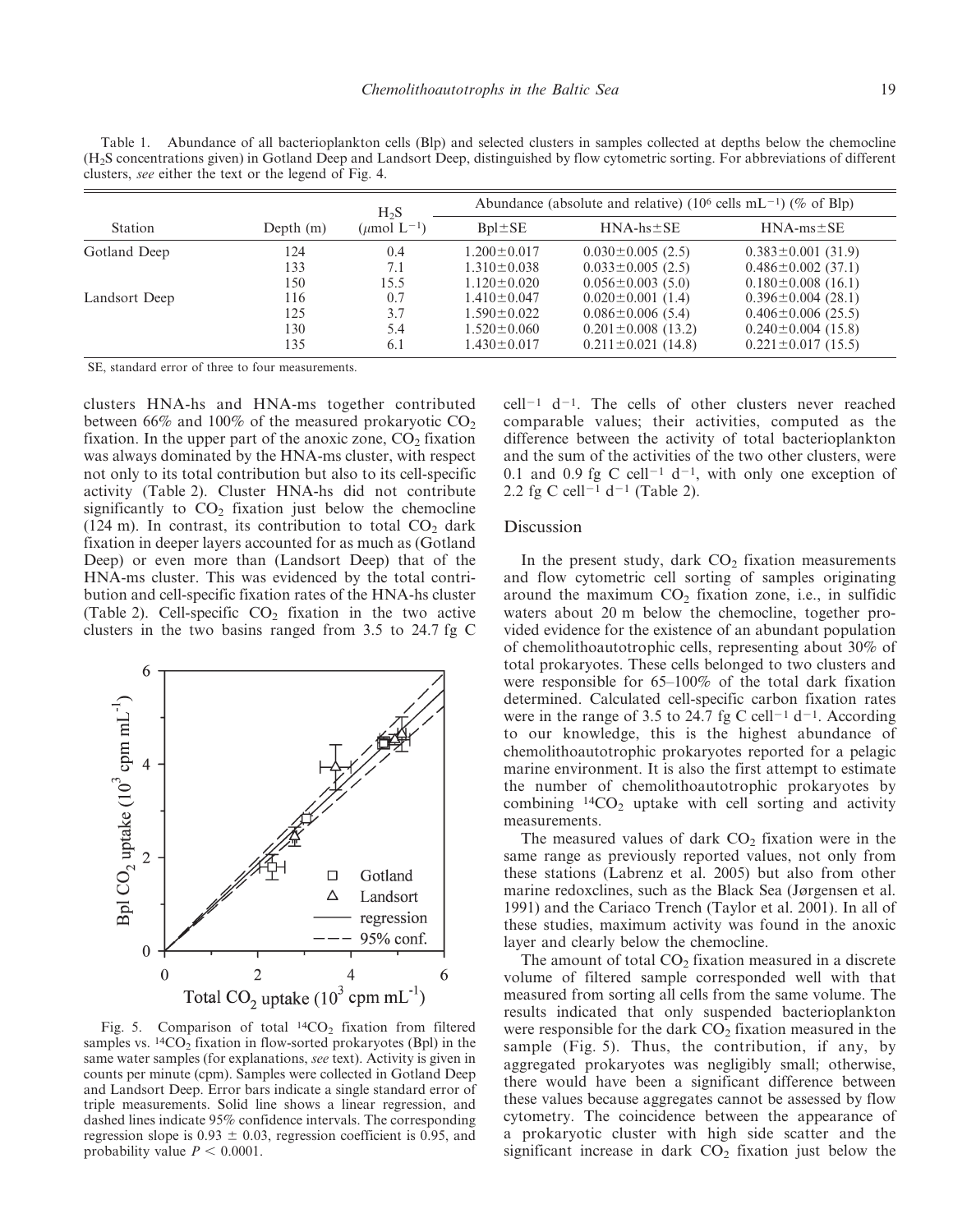

Fig. 6. Flow-cytometric sorting radioassays of  $14CO<sub>2</sub>$  fixation, determined by flow cytometrically sorted average bacterioplankton (Bpl), HNA-ms, and HNA-ls cells from Gotland Deep at (a) 150-m and (b) 133-m depth. (c) Comparison of HNA-hs

chemocline suggested that the cells of this cluster were primarily responsible for the increased fixation of  ${}^{14}CO_2$ . The clear separation of cluster HNA-hs from the other prokaryotic clusters (Fig. 4) and its sufficient abundance allowed the application of flow cytometric sorting and measurements of  $14CO<sub>2</sub>$  incorporation (Fig. 6).

The calculated values of specific carbon fixation by clusters HNA-ms and HNA-hs, shown in Table 2, were minimum estimates, as heterotrophic prokaryotes also might have been present in these clusters. However, because the specific fixation rates exceeded 10 fg C cell<sup>-1</sup> d<sup>-1</sup>, most cells of the cluster can be considered as chemolithoautotrophic prokaryotes. At a mean carbon content of about 20 fg C cell<sup>-1</sup> (Lee and Fuhrman 1987), these rates imply generation times of less than 48 h, which are at the upper end of the growth rates that can be realized in this environment. Weinbauer et al. (2003) reported production rates for heterotrophic prokaryotes from the Gotland Deep. These authors measured generation times of more than 48 h in suboxic water depths and significantly above 100 h in anoxic depths. We assessed heterotrophic  $CO<sub>2</sub>$ fixation by anaplerotic reactions, using 8% as the upper end of the reported values (Li 1982; Roslev et al. 2004). At a generation time of 48 h, this resulted in a specific  $CO<sub>2</sub>$ fixation rate of about 0.8 fg C cell<sup>-1</sup> d<sup>-1</sup>. Since bacterial growth rates are thought to decrease in anoxic water layers (Weinbauer et al. 2003), the specific  $CO<sub>2</sub>$  fixation rates of heterotrophic cells should be even lower and thus well in agreement with the activity of the remaining cells outside clusters HNA-ms and HNA-hs. Therefore, the large differences in cell-specific  $CO<sub>2</sub>$  fixation between these two clusters and the others underscore the importance of chemolithoautotrophic prokaryotes in  $CO<sub>2</sub>$  fixation relative to heterotrophic bacteria.

For most of the measured  $CO<sub>2</sub>$  fixation, oxygen as well as nitrate and nitrite (not shown) could be ruled out as electron acceptors for chemolithoautotrophic prokaryotes because of their decreasing gradients, down to undetectable levels, at the chemocline (Fig. 2). The unavailability of these electron acceptors at zones of maximum  $CO<sub>2</sub>$  fixation raises the question of what drives this reaction. One possibility is the disproportionation of sulfur compounds, which depends on the scavenging of sulfide by oxidized iron or manganese (Thamdrup et al. 1993). There is no proof as yet for the direct involvement of manganese oxide as an electron acceptor for chemolithoautotrophic sulfur oxidation; however, it seems to be of limited importance due to the relatively low amounts of oxidized manganese produced (Neretin et al. 2003) and the low energy yield of disproportionation. The problem of available electron acceptors and donors that explain the measured values of CO2 fixation has been discussed extensively (Jørgensen et

 $\leftarrow$ 

 $14CO<sub>2</sub>$  fixation at the two depths. Activity is given in counts per minute (cpm). Numbers in parentheses indicate replicated sortings of the same sample completed on consecutive days. Solid lines show linear regressions.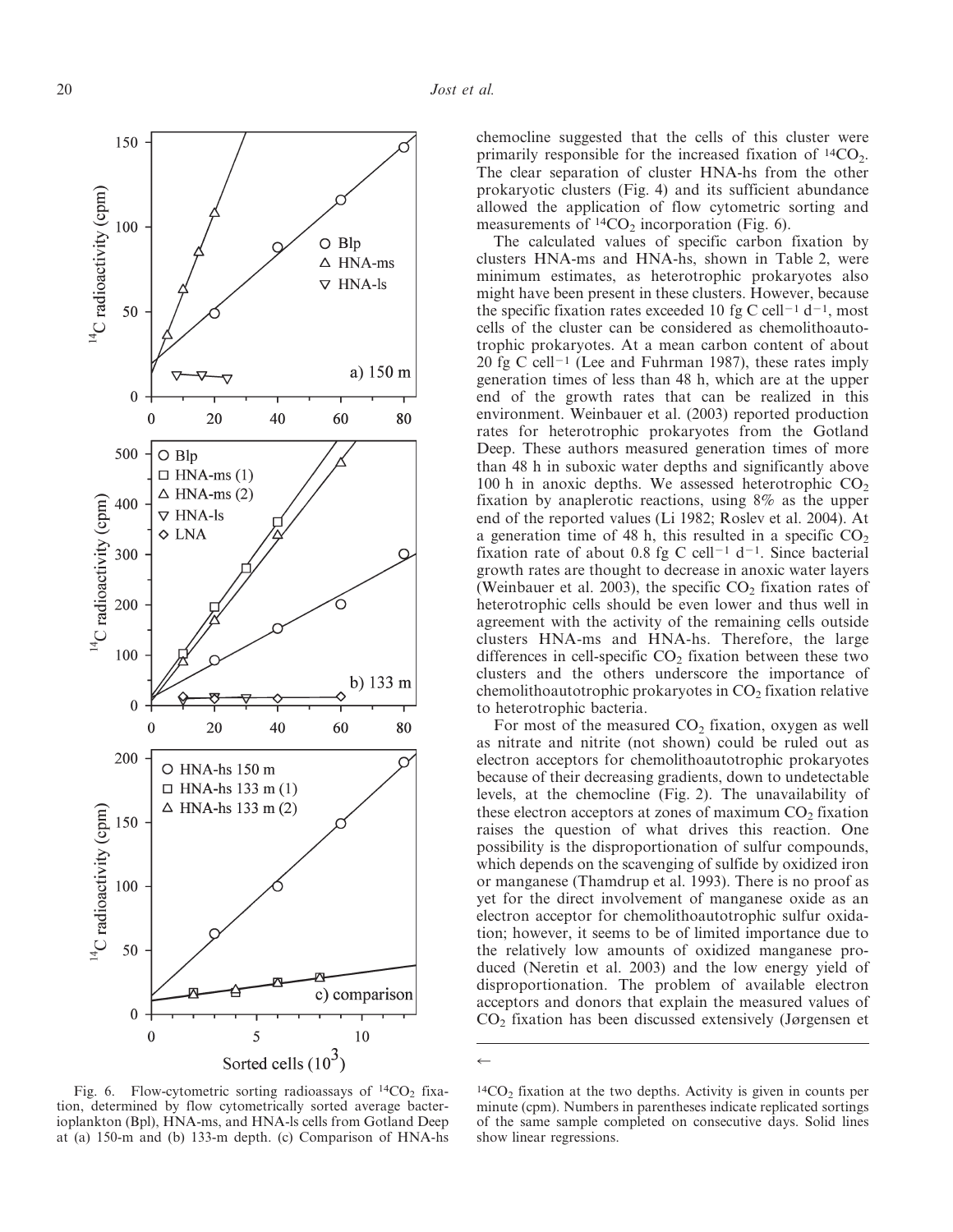Table 2. Dark  $CO<sub>2</sub>$  fixation of all prokaryotic cells (Bpl) and of the major chemoautotrophic clusters. Cell-specific dark  $CO<sub>2</sub>$  fixation was calculated using the abundances given in Table 1 for these two populations at depths below the chemocline  $(H_2S)$  concentrations given) in Gotland Deep and Landsort Deep. Cell-specific fixation of the remaining bacterioplankton cells (Other) was calculated from the respective differences. For abbreviations of different clusters, see either the text or the legend of Fig. 4.

|          | Depth | $H_2S$                        | Population CO <sub>2</sub> fixation ( $\mu$ mol C L <sup>-1</sup> d <sup>-1</sup> ) |               |                   |                                 | Cell-specific $CO2$ fixation<br>(fg C cell <sup>-1</sup> d <sup>-1</sup> ) |           |       |
|----------|-------|-------------------------------|-------------------------------------------------------------------------------------|---------------|-------------------|---------------------------------|----------------------------------------------------------------------------|-----------|-------|
| Station  | (m)   | ( $\mu$ mol L <sup>-1</sup> ) | $Bpl \pm SE$                                                                        | Sum           |                   | $HNA-hs \pm SE$ $HNA-ms \pm SE$ | HNA-hs                                                                     | $HNA$ -ms | Other |
| Gotland  | 124   | 0.4                           | $0.36 \pm 0.01$                                                                     | $0.33(92\%)$  | $\ast$            | $0.332 \pm 0.039$               | *                                                                          | 10.4      | 0.50  |
| Deep     | 133   | 7.1                           | $1.06 \pm 0.12$                                                                     | $1.02(96\%)$  | $0.017 \pm 0.003$ | $1.000 \pm 0.030$               | 6.2                                                                        | 24.7      | 0.68  |
|          | 150   | 15.5                          | $0.11 \pm 0.01$                                                                     | $0.10(91\%)$  | $0.051 \pm 0.005$ | $0.052 \pm 0.004$               | 10.9                                                                       | 3.5       | 0.08  |
| Landsort | 116   | 0.7                           | $0.29 \pm 0.02$                                                                     | 0.22(76%)     | n.d.              | $0.216 \pm 0.015$               | n.d.                                                                       | 6.6       | 0.89  |
| Deep     | 125   | 3.7                           | $0.58 \pm 0.07$                                                                     | $0.38(66\%)$  | n.d.              | $0.379 \pm 0.015$               | n.d.                                                                       | 11.2      | 2.2   |
|          | 130   | 5.4                           | $0.35 \pm 0.01$                                                                     | 0.31(89%)     | $0.219 \pm 0.022$ | $0.096 \pm 0.013$               | 13.1                                                                       | 4.8       | 0.37  |
|          | 135   | 6.1                           | $0.38 \pm 0.03$                                                                     | $0.40(104\%)$ | $0.316 \pm 0.046$ | $0.081 \pm 0.011$               | 18.0                                                                       | 4.4       | n.c.  |

Bpl, estimated from cell sorting. Sum, sum of carbon fixation by the HNA-hs and HNA-ms populations, where percentages of total prokaryotic fixation are given in parentheses. SE, standard error of three to four measurements; n.d., not determined because of either low cell abundance or low cellular radioactivity; n.c., not calculated.

\* Values statistically not significant different from zero.

al. 1991; Taylor et al. 2001; Zopfi et al. 2001). Jørgensen et al. (1991) and Zopfi et al. (2001) proposed that the discrepancy could be explained by the contribution of heterotrophic prokaryotes, via anaplerotic fixation of  $CO<sub>2</sub>$ . In contrast, Taylor et al. (2001) stressed the importance of chemolithoautotrophic prokaryotes in the measured carbon fixation rates and calculated that the activity of heterotrophic bacteria could not contribute more than 2% to the reaction. This conclusion is supported by our results from the pelagic redoxcline of the Baltic Sea.

Since cell-specific  $CO<sub>2</sub>$  fixation within clusters HNA-ms and HNA-hs was much higher than that explainable by anaplerotic CO<sub>2</sub> fixation (<0.8 fg C cell<sup>-1</sup> d<sup>-1</sup>), these clusters from the relevant depth layers should have been dominated by chemolithoautotrophic prokaryotes. Accordingly, these clusters were assumed to consist of about 240,000–520,000 cells  $mL^{-1}$  (Table 1). Specific fixation rates of 3.5–6.6 fg C cell<sup>-1</sup> d<sup>-1</sup> (Table 2) within clusters HNA-ms and HNA-hs likely indicated that most of the cells belonged to slowly growing chemolithoautotrophic prokaryotes rather than to an increasing proportion of heterotrophic prokaryotes. Due to their low abundance, cells of cluster HNA-hs from the upper two depths of the Landsort Deep were not sorted. This most likely contributed to the higher mean specific carbon fixation rates in the other clusters (0.8 and 2.2 fg C cell<sup>-1</sup> d<sup>-1</sup> compared with 0.08–0.68 fg C cell<sup>-1</sup> d<sup>-1</sup>; Table 2). Based on the calculation for anaplerotic  $CO<sub>2</sub>$  fixation by heterotrophic prokaryotes and mean generation times of more than 48 h, a certain number of chemolithoautotrophic prokaryotes within the other clusters, with mean cell-specific  $CO<sub>2</sub>$ fixation between 0.4 and 0.9 fg C cell<sup>-1</sup> d<sup>-1</sup>, would be expected (Table 2). If the cell concentration of the two active clusters is assumed to be the minimum estimation for chemolithoautotrophic cells, then 20–40% of the bacterial assemblages in this zone are chemolithoautotrophic. This is well in agreement with previous estimated concentrations  $(90,000–560,000$  cells mL<sup>-1</sup>), based on enrichment experi-

ments, of chemolithoautotrophic prokaryotes at the chemocline of the Gotland Deep (Labrenz et al. 2005).

The distribution of active chemolithoautotrophic prokaryotes within at least two different clusters and the opposing importance of the two clusters at different depths suggest the presence of different groups of chemolithoautotrophs in this layer of enhanced dark  $CO<sub>2</sub>$  fixation. Alternatively, the determined reaction rates may have been due to the same microorganism switching its metabolism with depth, i.e., from oxidizing  $H_2S$  to thiosulfate at lower  $H<sub>2</sub>S$  concentrations to oxidizing  $H<sub>2</sub>S$  to molecular sulfur at higher  $H_2S$  concentrations. The molecular sulfur deposited inside cells may have been the reason for a higher side scatter, as previously shown for anoxygenic photosynthetic bacteria (Casamayor et al. 2007).

The high numbers of chemolithoautotrophic prokaryotes and their appearance in separate and unique clusters should enable testing of the above-stated hypotheses by cell sorting in combination with molecular analysis of the sorted cells (Zubkov et al. 2001). Potential candidates could belong to the Epsilonproteobacteria, since their appearance around the redoxcline coincides with that of cluster HNA-hs (Labrenz et al. 2007). In the Cariaco Basin, Lin et al. (2007) found a similar distribution of Epsilonproteobacteria around the redoxcline. From the abundant distribution of these bacteria in this layer and their under-representation as determined by leucine uptake, members of this group should belong to chemolithoautotrophs. Identification of the relevant phylogenetic types of prokaryotes will contribute to an understanding of the mechanisms fueling chemolithoautotrophic  $CO<sub>2</sub>$  fixation under anoxic conditions.

#### References

BERNARD, L., C. COURTIES, P. SERVAIS, M. TROUSSELLIER, M. PETIT, AND P. LEBARON. 2000. Relationships among bacterial cell size, productivity, and genetic diversity in aquatic environments using cell sorting and flow cytometry. Microb. Ecol. 40: 148–158.